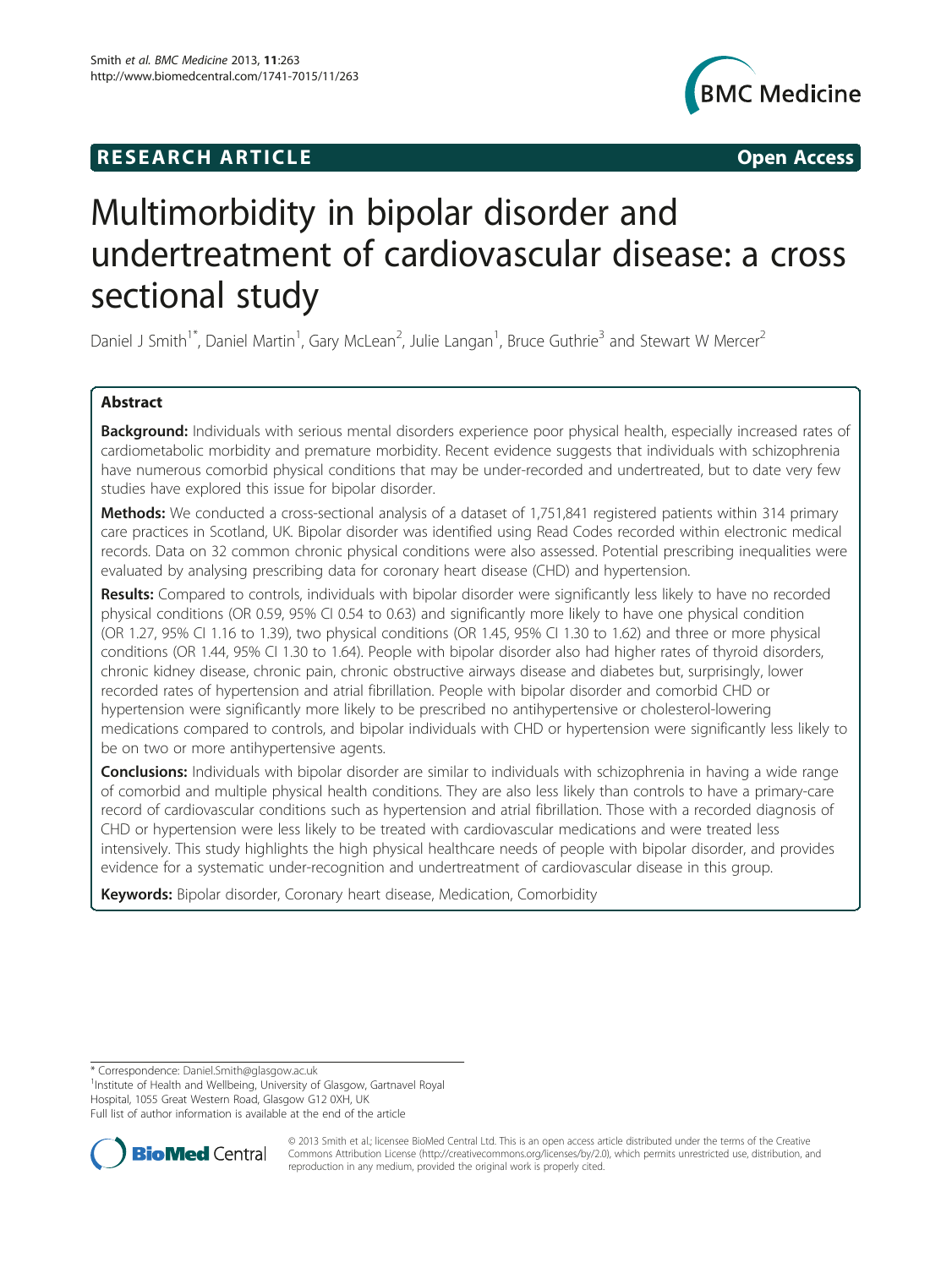### Background

Individuals with bipolar disorder have a standardised mortality rate (SMR) up to twice that of the general population [[1-](#page-9-0)[9\]](#page-10-0). Although suicide is a major cause of premature mortality in bipolar disorder, with a lifetime risk of around 8% [[10\]](#page-10-0), most of the excess mortality associated with bipolar disorder and similar serious major mental disorders is due to an increased prevalence of cardiovascular, metabolic and endocrine conditions and risky health behaviours [[11](#page-10-0),[12\]](#page-10-0). Approximately 45% of individuals with bipolar disorder are known to smoke, compared with the population average of 20% [\[13\]](#page-10-0). It is also estimated that approximately 10% of people prescribed long-term antipsychotic medications will develop type II diabetes (at least twice the rate in the general population), and that 15% will develop hyperlipidaemia [[14](#page-10-0)].

Despite higher rates of multiple medical comorbidities, there is also evidence that individuals with major mental illnesses receive less screening and fewer preventative interventions [\[15\]](#page-10-0) and that they find it more difficult to implement lifestyle interventions aimed at modifying cardiometabolic risk factors [[16](#page-10-0)]. A large populationbased Danish study found that the recording of cardiovascular disease in individuals with bipolar disorder, schizophrenia and schizoaffective disorder was incomplete, and management insufficiently intensive [[17](#page-10-0)]. A similar population-based cohort study in Sweden reported that despite elevated mortality rates (approximately double that of the general population) in bipolar disorder for cerebrovascular disease, coronary heart disease and acute myocardial infarction, hospital admission rates for cardiovascular disorder were only slightly increased compared to the general population. Taken together, these findings indicate a need for better recognition and treatment of physical health comorbidities in schizophrenia and bipolar disorder.

In a previous study we identified that individuals with schizophrenia in Scotland had significantly higher rates of multiple medical comorbidities but lower than expected rates of cardiovascular diseases recorded within primary care records [\[15](#page-10-0)]. Although it is reasonable to expect similar findings for bipolar disorder, to date there has been much less work carried out on the patterns and severity of multimorbidity in bipolar disorder. A fuller understanding of bipolar-specific patterns of comorbidity will help with the development of new integrated treatment approaches aimed at improving quality of life and reducing premature mortality.

In this study we aimed not only to examine the nature and extent of physical comorbidities in individuals with bipolar disorder within primary care but also to assess whether they experience inequitable prescribing for two key conditions: coronary heart disease and hypertension.

### **Methods**

We used a dataset from the Primary Care Clinical Informatics Unit at the University of Aberdeen, UK, consisting of all 1,751,841 registered patients who were alive and permanently registered with 314 general practices on 31 March 2007. This representative sample covers approximately one-third of the Scottish population. Data on the presence of 32 of the most common chronic physical health conditions were extracted (listed in [Appendix 1](#page-9-0)). A more detailed explanation of how these conditions were selected and defined is available elsewhere [[18](#page-10-0)].

People were identified as having bipolar disorder based on the recording at any point of any of the following primary care Read Codes (where % is noted this means 'this code and any below it in the code hierarchy'): E110% Manic disorder, single episode/hypomanic psychosis; E111% Recurrent manic episodes; E114% Bipolar affective now manic/manic depressive - now manic; E115% Manicdepression - now depressed; E116% Manic bipolar affective disorder; E117% Unspecified bipolar affect disorder; E11y; Other manic-depressive psychosis; E11y0 Unspecified manic-depressive psychosis; E11y1 Atypical manic disorder; Eu30% Manic episode; Eu31 Bipolar affective disorder/ manic depressive illness/manic depressive psychosis; Eu323 Severe depressive + psychotic; and Eu333 Recurrent depression now severe + psychosis.

Deprivation status was measured using the Carstairs deprivation score which is widely used in healthcare research and is divided into quintiles to show differences between bipolar and non-bipolar patients, as well as for men and women with bipolar disorder [[19](#page-10-0)]. Analysis was restricted to those aged at least 18 years old. The sample was divided into the following age groups for analysis: 18 to 24, 25 to 34, 35 to 44, 45 to 54, 55 to 64, 65 to 75, and 75 and over.

Differences between individuals with bipolar disorder and all other individuals, as well as differences between men and women with bipolar disorder, were calculated by age, deprivation status, number of physical conditions, cardiovascular risk factors (smoking, total serum cholesterol and blood pressure) and prescribing data. We used t tests to analyse differences between groups and one-way analysis of variance (ANOVA) for differences across age groups and deprivation quintiles. Age and gender specific rates were generated by the seven age groups outlined above. These age and gender standardised rates were then used to calculate odds ratio (ORs) and 95% confidence intervals (95% CIs) for those with bipolar disorder compared with those without bipolar disorder for the prevalence of all 32 physical conditions, as well as 0 physical disorders, 1 physical condition, 2 or more physical conditions and 3 or more physical conditions with results.

Standardised age and gender rates for risk factors and prescribing measures were also generated. For risk factors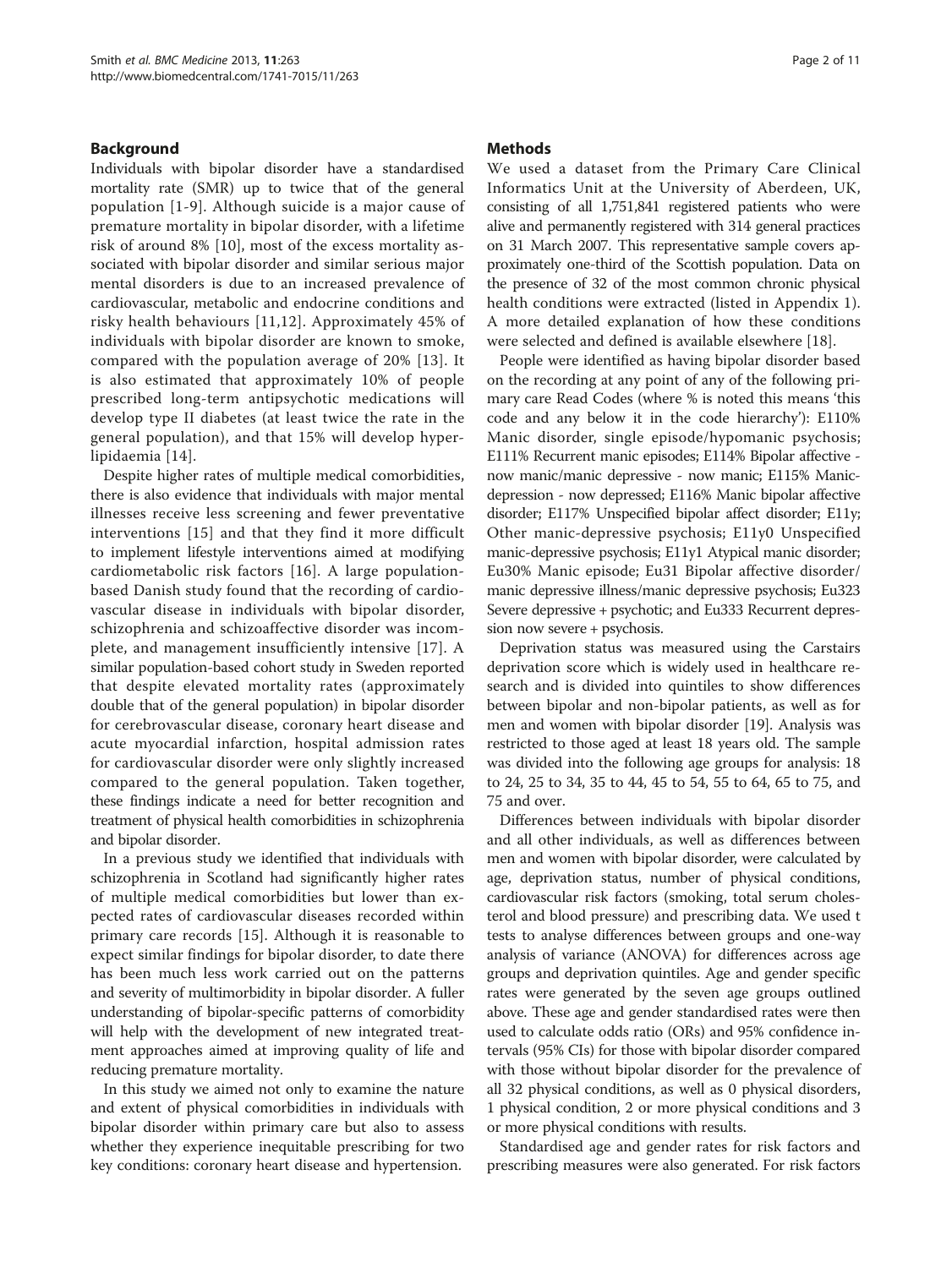we compared people with coronary artery disease (CHD) and with hypertension with and without bipolar disorder in terms of whether they were current smokers, ever smokers, did not achieve target blood pressure (defined as systolic blood pressure (SBP) ≥140 mmHg and diastolic blood pressure (DBP) ≥90 mmHg if aged under 80 and SBP  $\geq$ 150 mmHg and DBP  $\geq$ 90 mmHg if aged 80 and over), or did not achieve total cholesterol ≤5 mmol/L (CHD analysis only). Differences in prescribing between those with and without bipolar disorder were also analysed by comparing the percentage of patients on aspirin/clopidogrel (for coronary heart disease only), a statin and antihypertensive drugs (defined as any angiotensin-converting enzyme inhibitor (ACEI) (all drugs in British National Formulary (BNF) issue 51, chapter 2.5.5.1), any angiotension II receptor blocker (ARB) (all drugs in BNF chapter 2.5.5.2), any beta blocker (all drugs in BNF chapter 2.4), any calcium-channel blocker (all drugs in BNF chapter 2.6.2), any alpha blocker (all drugs in BNF chapter 2.5.4), spironolactone (selected drug from BNF chapter 2.2.3), any other antihypertensive (all drugs in BNF chapter 2.5.1 or 2.5.2 or 2.5.3 or 2.5.4 not previously counted)). For all statistical analyses, a P value less than 0.05 was considered to be statistically significant. All analyses were performed in Stata version 11.1 (Stata Corp., College Station, TX, USA).

The UK National Health Service (NHS) National Research Ethics Service approved the anonymous use of these data for research purposes.

# Results and discussion

# Age, gender and deprivation status, bipolar versus non bipolar

We identified 2,582 people with a recorded bipolar read code (0.2% of the entire sample) and 1,421,796 without a bipolar read code (Table [1](#page-3-0)). Those with bipolar disorder were less likely to be male (39.5% of the bipolar group were male vs 49.1% of controls;  $P \le 0.001$ ). Individuals with bipolar disorder tended to be older (mean age 54.5 years vs 47.9 years for controls;  $P \text{ < } 0.001$ ), with bipolar patients less likely to be aged under 35 but more likely to be clustered in the 45 to 75 age range. Individuals with bipolar disorder were also less socially deprived (bipolar Carstairs score −0.31 vs. no bipolar −0.17; P <0.001) although differences between quintiles were marginal.

# Physical health comorbidity in people with bipolar disorder versus controls

Physical health comorbidities were very common for people with bipolar disorder, even after controlling for age and gender. Compared to controls, the bipolar group were significantly less likely to have 0 recorded physical conditions (OR 0.59, 95% CI 0.54 to 0.63;  $P$  <0.001) and significantly more likely to have 1 of the 32 most common physical conditions (OR 1.27, 95% CI 1.16 to 1.39;  $P \le 0.001$ ), 2 physical

comorbidities (OR 1.45, 95% CI 1.30 to 1.62; P <0.001) and 3 or more physical comorbidities (OR 1.44, 95% CI 1.30 to 1.64; P <0.001) (see Table [2](#page-4-0)).

For each of the 32 individual physical conditions assessed, prevalence was significantly higher for individuals with bipolar disorder for 15 conditions, lower for 2 conditions and with no difference found for the remaining 15 conditions (Table [2](#page-4-0)). Prevalence was highest for bipolar versus nonbipolar for viral hepatitis (OR 5.69, 95% CI 3.22 to 10.01; P <0.001), constipation (OR 3.37, 95% CI 2.93 to 3.88; P <0.001) and Parkinson's disease (OR 3.05, 95% CI 1.83 to 5.09; P <0.001) (see Figure [1](#page-5-0)).

People with bipolar disorder also had higher rates of several important chronic health conditions relevant to bipolar disorder for both unadjusted and adjusted results. This included chronic kidney disease (7.3% in bipolar disorder vs 2.4% in controls; OR 2.42  $P$  <0.001), thyroid disorders (16.6% vs 5.0%; OR 2.39 P <0.001), chronic pain (17.5% vs 8.8%; OR 1.88  $P$  <0.001), chronic obstructive pulmonary disease (COPD) (6.6% vs 3.7%; OR 1.39 P < 0.001), and diabetes (8.4% vs 5.2%; OR 1.31 P <0.001).

The most commonly diagnosed condition for individuals with bipolar was hypertension (17.9%), but this was significantly lower than in the general population after controlling for age and gender, (OR 0.82, 95% CI 0.73 to 0.82;  $P \le 0.001$ ). The only other physical condition in which the prevalence for bipolar patients was significantly lower following standardisation was atrial fibrillation (OR 0.68, 95% CI 0.45 to 0.94;  $P = 0.02$ ).

# Cardiovascular risk factors and prescribing of cardiovascular medications

Table [3](#page-6-0) shows differences in risk factors and prescribing levels for bipolar disorder and controls with coronary heart disease (CHD) and/or hypertension. Although the rate of ever smoking was very similar (67.6% for bipolar vs 63.3% for controls;  $P = 0.95$ ), bipolar patients with CHD were more likely to be current smokers than controls (32% vs 20.6%; OR 1.55, 95% CI 1.11 to 2.17; P = 0.01). No difference was found for the achievement of cholesterol and blood pressure targets between individuals with bipolar disorder and controls. Bipolar patients with CHD were less likely to be on a statin (70.0% of bipolar vs 74.4% controls; OR 0.69, 95% CI 0.50 to 0.96;  $P = 0.02$ ), more likely not to be on an antihypertensive (29.4% vs 15.8%; OR 2.08, 95% CI 1.49 to 2.91; P <0.001) and less likely to be on two or more antihypertensive medications (32.9% vs 52.7%; OR 0.46, 95% CI 0.33 to 0.63; P <0.001). There was no difference found for aspirin or clopidogrel prescribing.

Bipolar patients with hypertension were more likely to be current smokers (27.9% vs 17.1%; OR 1.87, 95% CI 1.53 to 2.39;  $P \leq 0.001$ ) and more likely to have 'ever smoked' (54.5% vs 48.9%; OR 1.25, 95% CI 1.04 to 1.50; P <0.001). They were less likely to be on a statin (36.7% vs 41.5%; OR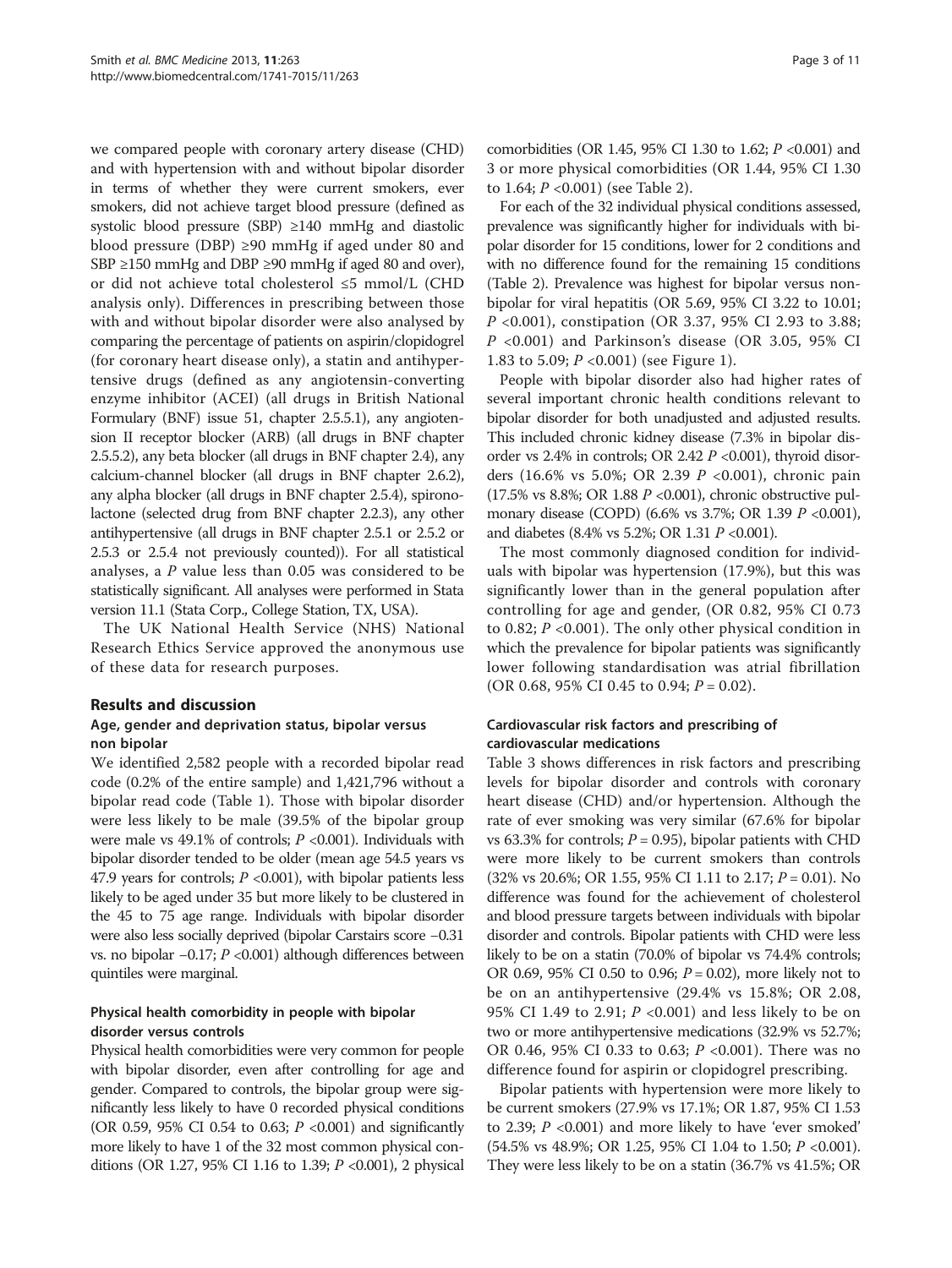<span id="page-3-0"></span>Table 1 Age, gender and deprivation status

| Variable               | Bipolar, n (%) | Not bipolar, n (%) | Difference (95% CI) (P value)           |
|------------------------|----------------|--------------------|-----------------------------------------|
| Total                  | 2,582 (0.2)    | 1,421,796 (99.8)   |                                         |
| Gender (% male)        | 1,021 (39.5)   | 698,408 (49.1)     | $-9.6$ (-7.6 to -11.5) (P <0.001)       |
| Age, mean (SD)         | 54.5 (15.3)    | 47.9 (18.2)        | 6.5 (5.7 to 7.2) ( $P < 0.001$ )        |
| Deprivation, mean (SD) | $-0.31(3.3)$   | $-0.17(3.3)$       | 0.14 (-0.8 to 0.1) ( $P = 0.03$ )       |
| Age group:             |                |                    |                                         |
| 18 to 24               | 45 (1.7)       | 151,648 (10.7)     | $-9.0$ (-7.8 to -10.1) (P <0.001)       |
| 25 to 34               | 217(8.4)       | 229,179 (16.1)     | $-7.7$ (-6.3 to -9.1) (P < 0.001)       |
| 35 to 44               | 445 (17.2)     | 278,548 (19.6)     | $-2.4$ (-0.1 to $-3.9$ ) ( $P = 0.01$ ) |
| 45 to 54               | 626 (24.2)     | 253,168 (17.8)     | 6.4 (5.0 to 7.9) ( $P < 0.001$ )        |
| 55 to 64               | 547 (21.2)     | 218,786 (15.4)     | 5.8 (4.4 to 7.1) ( $P < 0.001$ )        |
| 65 to 74               | 410 (15.9)     | 154,870 (10.9)     | 5.0 (3.8 to 6.2) ( $P < 0.001$ )        |
| 75 and over            | 292 (11.3)     | 135,597 (9.5)      | 1.8 (0.1 to 2.9) ( $P < 0.001$ )        |
| Deprivation quintile:  |                |                    |                                         |
| 1 (least deprived)     | 513 (19.9)     | 271,516 (19.1)     | 0.8 (-0.2 to 1.4) ( $P = 0.32$ )        |
| $\overline{2}$         | 570 (22.1)     | 303,584 (21.4)     | 0.7 (-0.1 to 1.2) ( $P = 0.37$ )        |
| 3                      | 581 (22.5)     | 321,666 (22.6)     | $-0.1$ (-1.4 to 0.8) (P = 0.88)         |
| 4                      | 514 (19.8)     | 270,870 (19.1)     | 0.8 (-0.2 to 1.6) ( $P = 0.23$ )        |
| 5 (most deprived)      | 404 (15.7)     | 254,160 (17.9)     | 2.2 (0.8 to 3.7) ( $P < 0.001$ )        |

0.82, 95% CI 0.68 to 0.98;  $P = 0.04$ ), more likely not to be on an antihypertensive agent (21.8% vs 13.9%; OR 1.70 95% CI 1.36 to 2.12;  $P \le 0.001$ ) and less likely to be on two or more antihypertensive medications (37.8% vs 53.7%; OR 0.53, 95% CI 0.44 to 0.67; P < 0.001).

### Gender differences within the bipolar group

We also assessed whether there might be differences between men and women with bipolar disorder in terms of the number of recorded physical health comorbidities, as well as age and deprivation status (Table [4](#page-7-0)). On average, women were older than men  $(55.8 \text{ to } 52.4; P \lt 0.001)$ . Physical comorbidity was high in all bipolar patients, with two-thirds of both men and women having at least one recorded comorbid physical condition (Table [4](#page-7-0)). Women with bipolar disorder were significantly more likely to have three or more physical conditions than men (25.0% versus 17.0%;  $P < 0.001$ ).

# **Discussion**

# General findings

Our findings highlight that individuals with bipolar disorder have excess physical health comorbidities compared to the general population. Similar to our recent findings for schizophrenia [\[15\]](#page-10-0), the majority of individuals with bipolar disorder (63.9%) had at least one chronic physical health comorbidity. Compared to patients without bipolar disorder, individuals with bipolar disorder were more likely to have a primary care record of both single and multiple physical health problems, even after

taking into account age, gender and deprivation status. In general, our findings for bipolar disorder are similar to previous findings for schizophrenia, that is, for both conditions there appear to be high rates of multiple comorbidities and a systematic under-recording of cardiovascular conditions [[15\]](#page-10-0). However, in the current paper we have extended this work by also identifying that individuals with bipolar disorder and a primary care record of coronary heart disease or hypertension tend to experience much less intensive prescribing for these conditions.

# Specific conditions

The three conditions with the highest prevalence within the bipolar group were viral hepatitis, constipation and Parkinson's disease (which includes Parkinsonism). There were also high rates of diabetes, chronic pain and COPD. Perhaps at least partly as a consequence of known treatment side effects (for example, lithium therapy), thyroid disease and chronic kidney disease both also had higher prevalence, again after age/sex adjustment, compared to controls.

The relatively high rates of viral hepatitis, constipation and Parkinson's disease may have a number of explanations. There are high rates of drug abuse in bipolar disorder [[20](#page-10-0)] and within Scotland there is a national programme of testing for blood borne viruses in those diagnosed with drug dependence. This may explain the relatively high rates of viral hepatitis recorded in the bipolar group. Features of Parkinson's disease can be a direct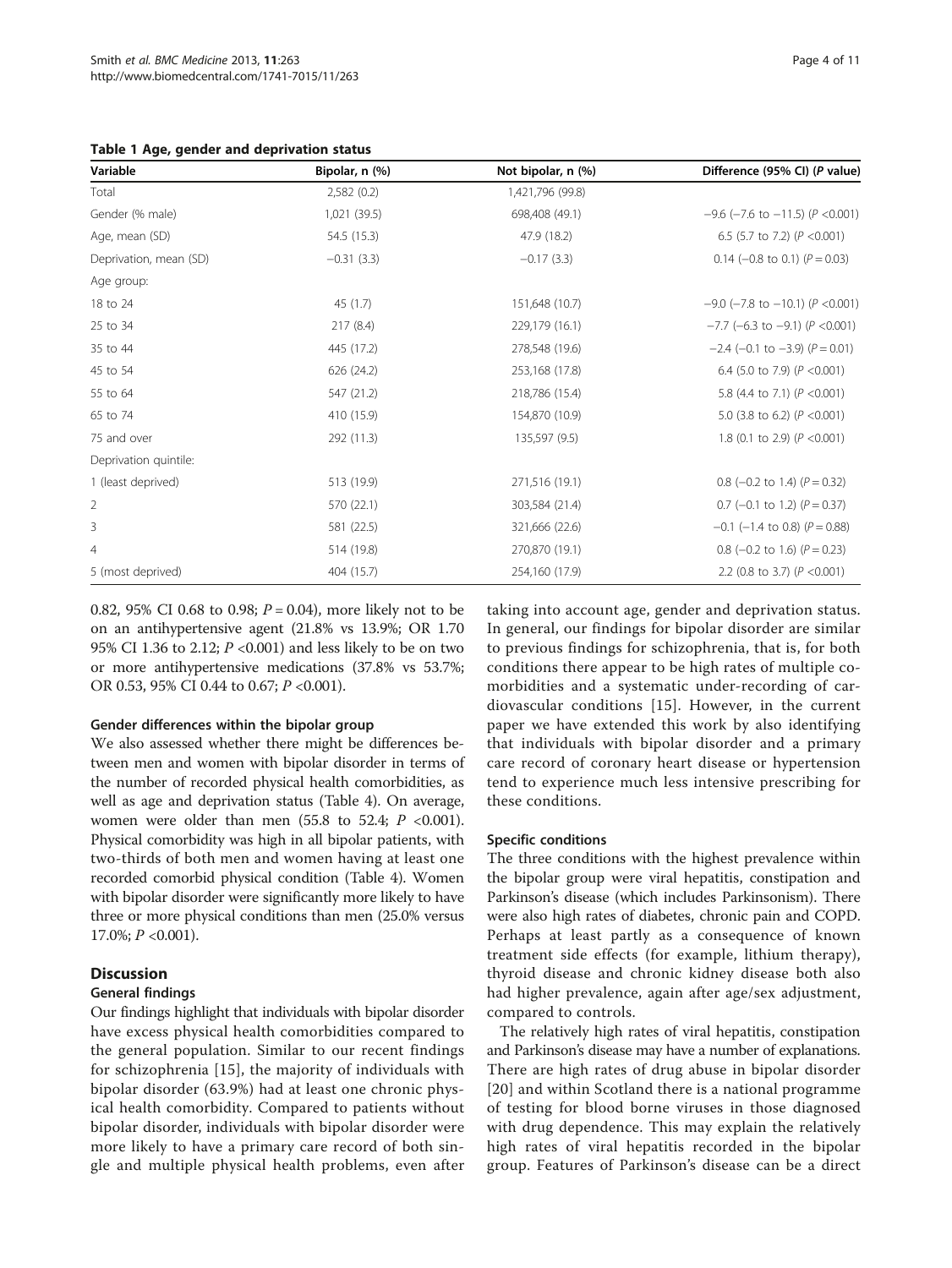### <span id="page-4-0"></span>Table 2 Prevalence and odds ratios for physical health comorbidity, standardised by age and gender

| Variable                                      | Bipolar, n (%) | Not bipolar, n (%) | Odds ratio (95% CI) (P value)        |
|-----------------------------------------------|----------------|--------------------|--------------------------------------|
| No physical condition                         | 929 (36.0)     | 799,179 (56.2)     | 0.59 (0.54 to 0.63) ( $P < 0.001$ )  |
| One physical condition                        | 662 (25.6)     | 292,651 (20.6)     | 1.27 (1.16 to 1.39) ( $P < 0.001$ )  |
| Two physical comorbidities                    | 427 (16.5)     | 149,297 (10.5)     | 1.45 (1.30 to 1.62) ( $P < 0.001$ )  |
| Three or more physical comorbidities          | 564 (21.8)     | 180,669 (12.7)     | 1.44 (1.30 to 1.64) ( $P < 0.001$ )  |
| Individual conditions:                        |                |                    |                                      |
| Viral hepatitis                               | 10(0.4)        | 1,165(0.1)         | 5.69 (3.22 to 10.01) ( $P < 0.001$ ) |
| Constipation                                  | 249 (9.4)      | 36,167 (2.5)       | 3.37 (2.93 to 3.88) (P < 0.001)      |
| Parkinson's disease/Parkinsonism              | 19(0.7)        | 2,722 (0.2)        | 3.05 (1.83 to 5.09) ( $P < 0.001$ )  |
| Chronic kidney disease                        | 189 (7.3)      | 33,377 (2.4)       | 2.42 (2.04 to 2.86) ( $P < 0.001$ )  |
| Thyroid disorders                             | 376 (14.6)     | 71,567 (5.0)       | 2.39 (2.11 to 2.70) ( $P < 0.001$ )  |
| Inflammatory bowel disease                    | 27(1.1)        | 9,724(0.7)         | 1.99 (1.42 to 2.78) ( $P < 0.001$ )  |
| Epilepsy                                      | 47 (1.8)       | 12,337 (0.9)       | 1.98 (1.46 to 2.66) ( $P < 0.001$ )  |
| Pain                                          | 451 (17.5)     | 125,680 (8.8)      | 1.88 (1.69 to 2.09) ( $P < 0.001$ )  |
| Prostate disease                              | 46 (1.8)       | 15,187(1.1)        | 1.71 (1.28 to 2.29) ( $P < 0.001$ )  |
| Dyspepsia                                     | 237 (9.2)      | 78,967 (5.6)       | 1.63 (1.42 to 1.87) ( $P < 0.001$ )  |
| Blindness or low vision                       | 30(1.2)        | 8,348 (0.6)        | 1.58 (1.06 to 2.37) ( $P = 0.02$ )   |
| Multiple sclerosis                            | 16(0.6)        | 3,831 (0.3)        | 1.58 (0.87 to 2.86) ( $P = 0.12$ )   |
| Psoriasis or eczema                           | 31(1.2)        | 10,338 (0.7)       | 1.44 (0.98 to 2.10) ( $P = 0.06$ )   |
| Chronic obstructive pulmonary disease         | 169(6.6)       | 52,938 (3.7)       | 1.39 (1.17 to 1.65) ( $P < 0.001$ )  |
| Irritable bowel syndrome                      | 148(5.7)       | 51,989 (3.7)       | 1.37 (1.14 to 1.64) ( $P < 0.001$ )  |
| Diabetes                                      | 218 (8.4)      | 74,613 (5.3)       | 1.31 (1.13 to 1.53) ( $P < 0.001$ )  |
| Liver disease                                 | 6(0.2)         | 2,608(0.2)         | 1.26 (0.56 to 2.82) ( $P = 0.56$ )   |
| Cancer                                        | 115(4.5)       | 43,549 (3.1)       | 1.23 (1.00 to 1.54) ( $P = 0.04$ )   |
| Hearing loss                                  | 134 (5.2)      | 54,600 (3.8)       | 1.18 (0.98 to 1.43) ( $P = 0.07$ )   |
| Peripheral vascular disease                   | 59 (2.3)       | 23,181 (1.6)       | 1.18 (0.93 to 1.56) ( $P = 0.22$ )   |
| Asthma                                        | 179 (6.9)      | 83,809 (5.9)       | 1.16 (0.99 to 1.35) ( $P = 0.06$ )   |
| Heart failure                                 | 47 (1.8)       | 18,852 (1.3)       | 1.11 (0.80 to 1.53) ( $P = 0.51$ )   |
| Diverticular disease                          | 89 (3.5)       | 33,724 (2.4)       | 1.11 (0.87 to 1.41) ( $P = 0.38$ )   |
| Stroke and transient ischaemic attack         | 89 (3.5)       | 36,456 (2.6)       | 1.05 (0.84 to 1.34) ( $P = 0.63$ )   |
| Inflammatory arthritis and related conditions | 119 (4.6)      | 57,889 (4.1)       | 0.95 (0.78 to 1.17) ( $P = 0.67$ )   |
| Coronary heart disease                        | 170 (6.6)      | 81,297 (5.7)       | 0.94 (0.79 to 1.12) ( $P = 0.51$ )   |
| Chronic sinusitis                             | 17(0.7)        | 9,148(0.6)         | 0.90 (0.54 to 1.49) ( $P = 0.69$ )   |
| Migraine                                      | 18(0.7)        | 9,233(0.7)         | 0.89 (0.54 to 1.49) ( $P = 0.67$ )   |
| Hypertension                                  | 462 (17.9)     | 233,852 (16.5)     | 0.82 (0.73 to 0.92) ( $P < 0.001$ )  |
| Glaucoma                                      | 28(1.1)        | 15,891 (1.2)       | 0.82 (0.55 to 1.24) ( $P = 0.36$ )   |
| Atrial fibrillation                           | 39 (1.4)       | 23,937 (1.7)       | 0.68 (0.45 to 0.94) ( $P = 0.02$ )   |
| <b>Bronchiectasis</b>                         | 5(0.2)         | 2,809 (0.2)        | 0.78 (0.29 to 2.08) ( $P = 0.62$ )   |

result of antipsychotic treatment. Although there is no clear mechanism for increased rates of constipation within bipolar disorder, psychological symptoms including those experienced as part of significant mood disorder are related to symptoms of irritable bowel syndrome including constipation [\[21,22](#page-10-0)]. Furthermore, constipation is an under-recognised side effect of antipsychotic medication

that can significantly impact on quality of life, experienced by 20% to 30% of all patients prescribed such drugs [\[23](#page-10-0)].

# Recording of cardiovascular comorbidity

Rates of coronary heart disease, heart failure, stroke, and transient ischaemic attack (TIA) and peripheral vascular disease were not significantly elevated in the bipolar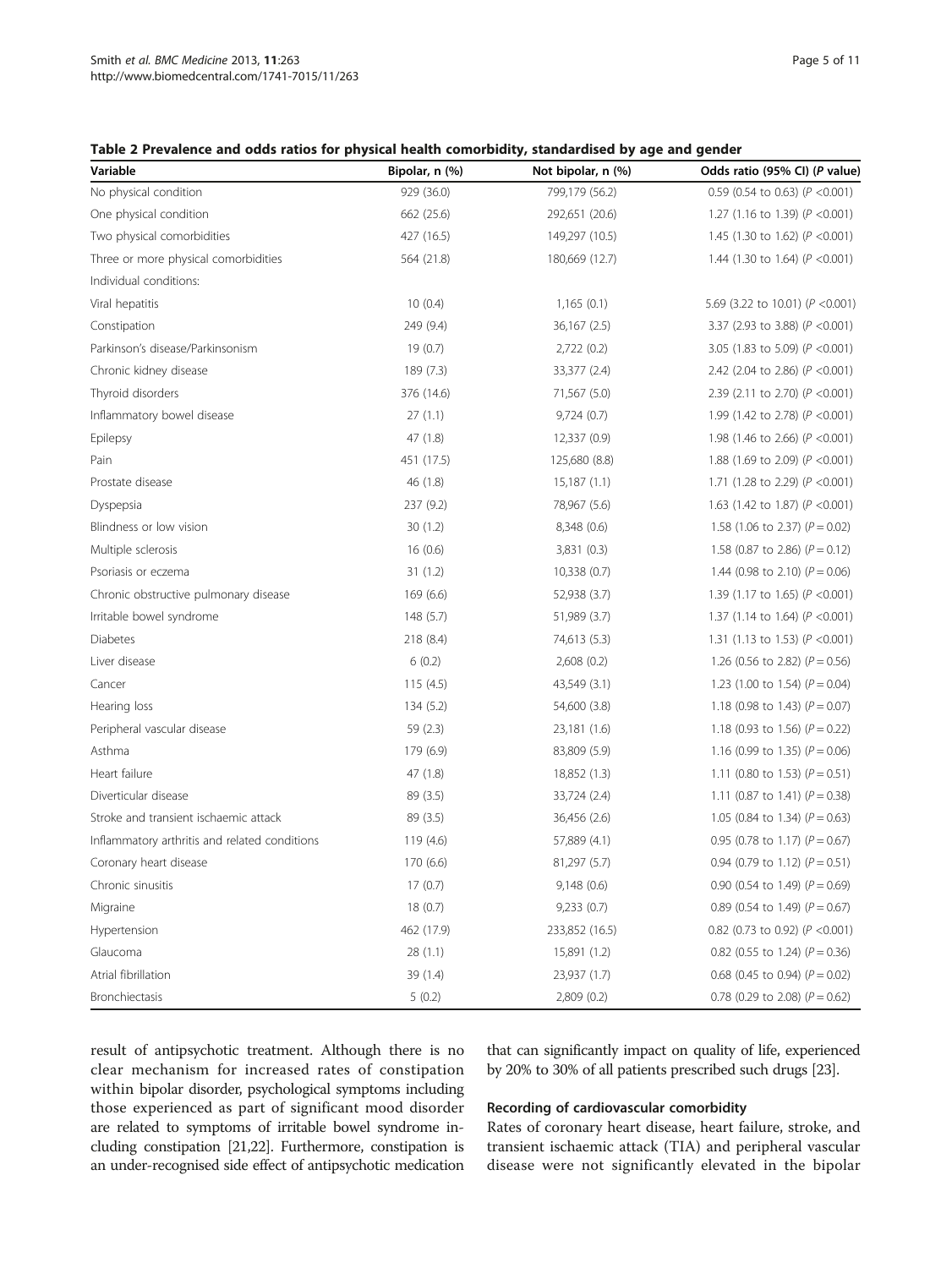<span id="page-5-0"></span>

# Odds ratios for individal conditions. Bipolar patients (n=2,582) vs non Bipolar

group. This is of note because rates of proatherosclerotic conditions including smoking and diabetes mellitus were found to be very significantly elevated in patients with bipolar disorder. Furthermore, individuals from the bipolar group displayed lower recorded rates of hypertension and atrial fibrillation compared to those without bipolar disorder. These findings might be unexpected given existing knowledge on physical comorbidity in bipolar disorder [[11,12,15,16\]](#page-10-0), but, as noted above, recent reports have highlighted that physical comorbidity in major mental illness is often underdiagnosed and undertreated [\[15-17,24](#page-10-0)].

There is strong evidence of under-recognition of cardiovascular disease in people with major mental illness. A recent Swedish national cohort study found that individuals with schizophrenia were more likely to die prematurely than the general population (15 years earlier for men and 12 years earlier for women) and the leading causes of death were cardiovascular disease and cancer. However, rates of recording of cardiovascular disease and cancer were only slightly increased in people with schizophrenia, even though these individuals had more healthcare system contacts, suggesting that cardiovascular disease and cancer are significantly underdiagnosed and/or under-recorded in this population [[24](#page-10-0)]. Furthermore, using a similar approach to the one used in this study, we have identified an under-recording of cardiovascular illness in individuals with schizophrenia compared to expectations [[15](#page-10-0)].

Our findings suggest a strong likelihood of underrecording of cardiovascular disease in bipolar disorder.

There are a number of possible reasons for this health inequality. People with bipolar disorder may be less likely to seek help from their general practitioner (GP) with symptoms of cardiovascular disease because of low awareness of cardiovascular risk factors and associated symptoms [\[25\]](#page-10-0). This could be due to mental state abnormalities, social isolation and in some cases low levels of education. Cardiovascular risk estimation tools such as Framingham, ASSIGN and QRISK have not been validated in individuals with major mental illness [[26\]](#page-10-0) and may underestimate cardiovascular risk in bipolar patients, who are typically younger, smoke more and have higher blood pressure than the population traditionally used to generate the cardiovascular risk. This too may compound problems with under-recognition and undertreatment. People with bipolar disorder may also be prone to less regular attendance at clinics because of depressive and manic or hypomanic episodes [\[27\]](#page-10-0).

### Prescribing of cardiovascular medications

A recent meta-analysis of prescribing data for patients with and without major mental illness found that individuals with a history of major mental illness had significantly lower prescription rates for cardiovascular medications [[16](#page-10-0)]. Our findings indicate a similar prescribing disparity for both cholesterol lowering and antihypertensive medications. People with bipolar disorder and both coronary heart disease and hypertension had lower rates of statin prescription, as well as less intensive treatment with antihypertensive drugs. Although there was no evidence of different rates of poor blood pressure control and high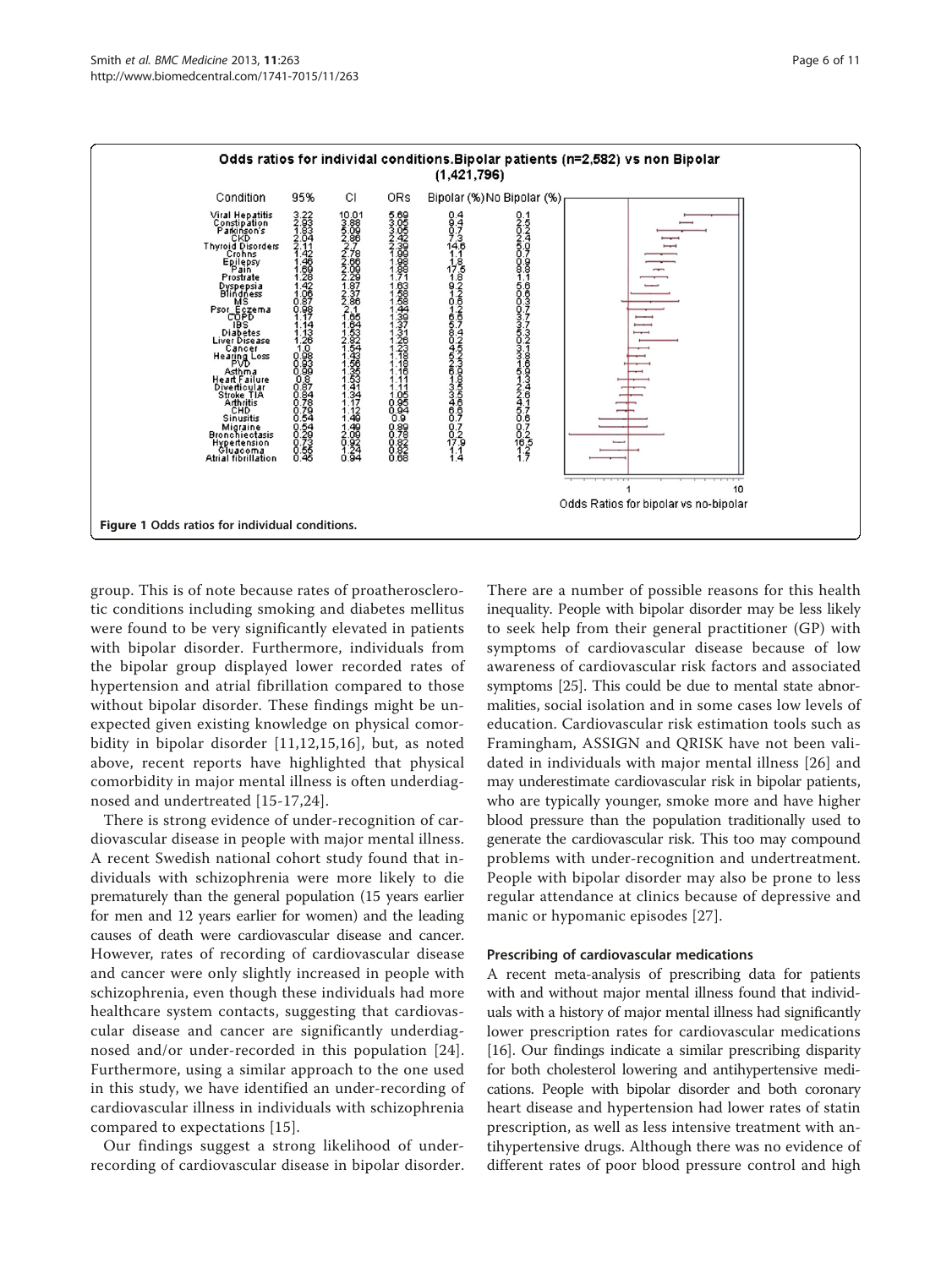| <b>Patients</b>                   | <b>Bipolar</b> | <b>Controls</b> | Odds ratio (95% CI)             |
|-----------------------------------|----------------|-----------------|---------------------------------|
| CHD patients:                     | $n = 170$      | $n = 80,985$    |                                 |
| Current smokers, %                | 32.3           | 20.6            | 1.55 (1.11 to 2.17) $P = 0.01$  |
| Ever smokers, %                   | 67.6           | 63.3            | 1.00 (0.73 to 1.37) $P = 0.95$  |
|                                   | $n = 147$      | $n = 73,508$    |                                 |
| Total cholesterol >5, %           | 18.6           | 18.3            | 1.02 (0.73 to 1.37) $P = 0.95$  |
|                                   | $n = 170$      | $n = 80,863$    |                                 |
| Blood pressure not controlled, %* | 1.1            | 2.3             | 0.24 (0.03 to 1.74) $P = 0.16$  |
| Prescribed drugs                  | $n = 170$      | $n = 81,297$    |                                 |
| Aspirin or clopidogrel, %         | 69.3           | 73.6            | 0.81 (0.58 to 1.12) $P = 0.20$  |
| Statin, %                         | 70.0           | 74.9            | 0.69 (0.50 to 0.96) $P = 0.02$  |
| No antihypertensive, %            | 29.4           | 15.8            | 2.08 (1.49 to 2.91) P < 0.001   |
| One antihypertensive, %           | 37.6           | 31.3            | 1.29 (0.94 to 1.76) $P = 0.10$  |
| Two or more antihypertensives, %  | 32.9           | 52.7            | 0.46 (0.33 to 0.63) $P < 0.001$ |
| Hypertension patients:            | $n = 462$      | $n = 232,986$   |                                 |
| Current smokers, %                | 27.9           | 17.1            | 1.87 (1.53 to 2.39) P < 0.001   |
| Ever smokers, %                   | 54.5           | 48.9            | 1.25 (1.04 to 1.50) P < 0.001   |
|                                   | $n = 462$      | $n = 232.915$   |                                 |
| Blood pressure not controlled, %* | 6.5            | 6.6             | 0.94 (0.64 to 1.37) $P = 0.77$  |
| Prescribed drugs                  | $n = 462$      | $n = 233,852$   |                                 |
| Statin, %                         | 36.7           | 41.5            | 0.82 (0.68 to 0.98) $P = 0.04$  |
| No antihypertensive, %            | 21.8           | 13.9            | 1.70 (1.36 to 2.12) P < 0.001   |
| One antihypertensive, %           | 39.8           | 32.3            | 1.38 (1.15 to 1.67) P < 0.001   |
| Two or more antihypertensives, %  | 37.8           | 53.7            | 0.53 (0.44 to 0.68) $P < 0.001$ |

<span id="page-6-0"></span>Table 3 Differences in risk factors and prescribing between bipolar and controls for coronary heart disease (CHD) and hypertension patients standardised by age and gender

Prescribing based on previous 84 days. Antihypertensives include any angiotensin-converting enzyme inhibitor (ACEI), angiotension II receptor blocker (ARB), beta blocker, calcium channel blocker, thiazide, alpha blocker, spironolactone or other antihypertensive.

\*Blood pressure not controlled calculated as systolic blood pressure (SBP) ≥140 plus diastolic blood pressure (DBP) ≥90 if aged under 80, and SBP ≥150 plus DBP ≥90 if aged 80 and over.

cholesterol in a comparison between bipolar patients with CHD/hypertension comorbidity versus non-bipolar patients with CHD/hypertension, it is important to note that for people with CHD statins are recommended for all patients irrespective of pretreatment cholesterol level, so lack of prescription is indicative of a missed opportunity to deliver an evidence-based intervention. For people with hypertension, lower treatment intensity in the face of similar blood pressure or cholesterol control is more ambiguous. However, it is not possible to fully explore the relationship between treatment and outcome in crosssectional data, particularly given the substantial premature cardiovascular mortality in bipolar disorder [\[1,](#page-9-0)[12\]](#page-10-0), consistent with people who were undertreated and with poor intermediate outcome control not surviving to be analysed in this kind of cross-sectional analysis. Our study cannot fully examine this issue, but highlights the importance of assessing treatment, intermediate outcome, and cardiovascular events and mortality within longitudinal research.

Although there are no universally accepted explanations for differences in prescribing for those with major mental illness, a number of possibilities exist. Mental health professionals may fail to appropriately diagnose physical health problems in their patients [[28,29](#page-10-0)], they may carry out incomplete physical examinations [\[30\]](#page-10-0) and a proportion may not feel confident with prescribing physical health (non-psychotropic) medications [\[16\]](#page-10-0). Despite this, most pharmacological treatments for cardiovascular illness take place in primary care. General practitioners who do not feel confident in managing complex and severe mental illness may be less likely to follow-up patients with major mental illness and comorbid physical health problems [\[31](#page-10-0)]. There are, however, conflicting reports within the literature that suggest that a higher frequency of healthcare visits in the context of mental illness may result in increases in guideline-recommended care for comorbid physical conditions [\[32\]](#page-10-0). Moreover, health care professionals working with individuals with major mental illness may be cautious when prescribing for this group due to concerns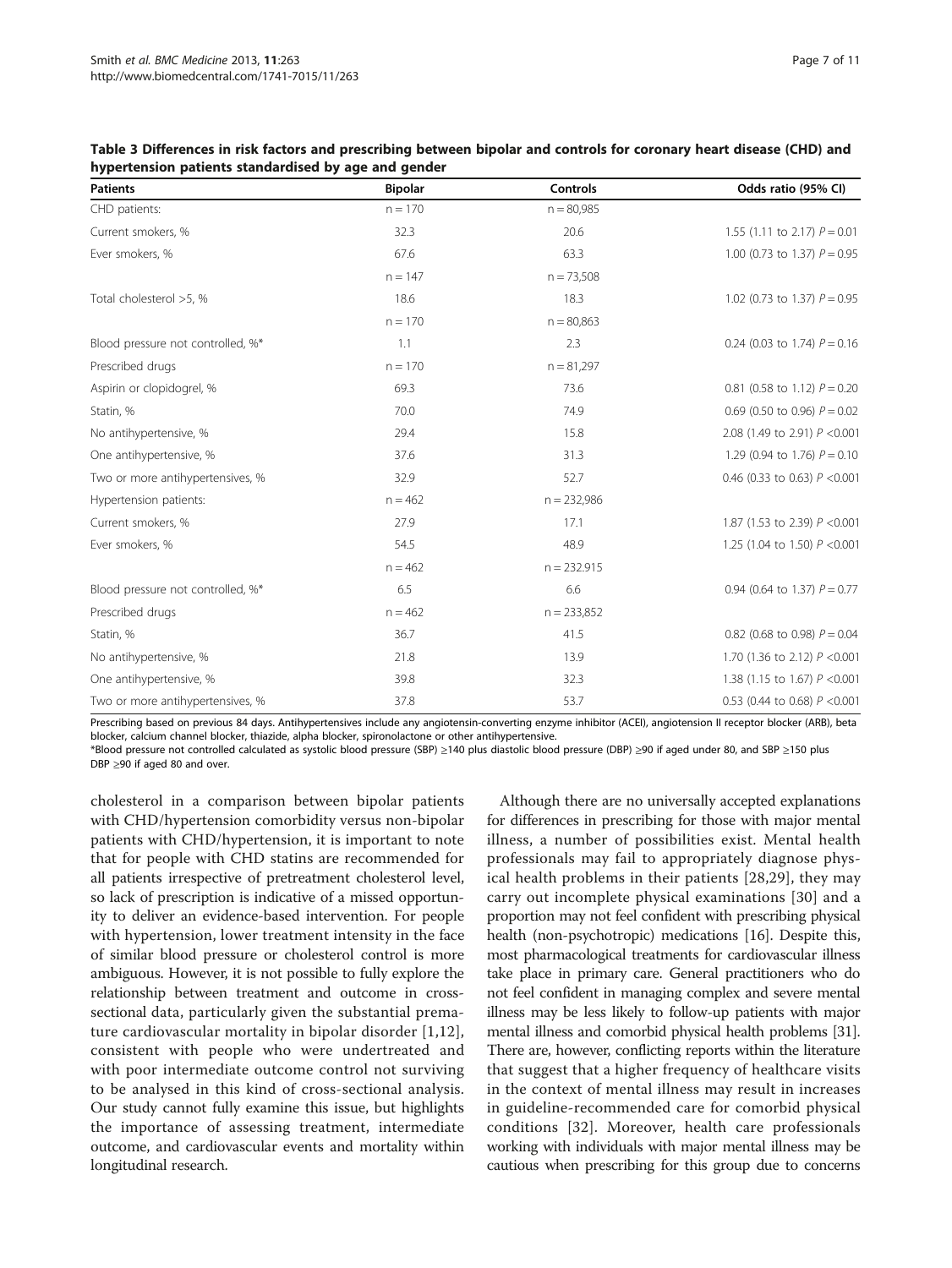<span id="page-7-0"></span>

|  |  |  | Table 4 Differences between men and women with bipolar disorder |
|--|--|--|-----------------------------------------------------------------|
|--|--|--|-----------------------------------------------------------------|

| Variable                     | Men, n (%)   | Women, n (%) | Difference 95% CI (P value)          |
|------------------------------|--------------|--------------|--------------------------------------|
| Total                        | 1,021 (39.5) | 1,561 (60.5) |                                      |
| Age, mean (SD)               | 52.4 (15.1)  | 55.8 (15.2)  | $-3.4$ (2.2 to 4.5) ( $P < 0.001$ )  |
| Deprivation, mean (SD)       | $-0.40(3.2)$ | $-0.25(3.4)$ | 0.15 (-0.3 to 1.2) ( $P = 0.27$ )    |
| Age group:                   |              |              |                                      |
| 18 to 24                     | 20(2.0)      | 25(1.6)      | 0.4 (-0.3 to 0.7) ( $P = 0.49$ )     |
| 25 to 34                     | 111 (10.9)   | 106(6.8)     | 4.1 (1.8 to 6.2) ( $P < 0.001$ )     |
| 35 to 44                     | 195 (19.1)   | 250 (16.0)   | 3.1 (1.1 to 6.1) $(P = 0.4)$         |
| 45 to 54                     | 253 (24.8)   | 373 (23.9)   | 0.9 (-0.4 to 2.4) ( $P = 0.60$ )     |
| 55 to 64                     | 214 (21.0)   | 333 (21.3)   | $-0.3$ (-0.2 to 3.5) ( $P = 0.82$ )  |
| 65 to 74                     | 136 (13.3)   | 274 (17.6)   | 4.3 (1.3 to 7.1) ( $P < 0.001$ )     |
| 75 and over                  | 92 (9.0)     | 200 (12.8)   | 3.8 (1.3 to 6.9) ( $P < 0.001$ )     |
| Deprivation quintile         |              |              |                                      |
| 1 (least deprived)           | 207 (20.3)   | 306 (19.6)   | 0.7 (-0.3 to 2.4) ( $P = 0.67$ )     |
| $\overline{2}$               | 228 (22.3)   | 342 (21.9)   | 0.4 (-0.3 to 2.8) ( $P = 0.80$ )     |
| 3                            | 230 (22.5)   | 351 (22.5)   | 0.0 (-3.4 to 3.3) ( $P = 0.98$ )     |
| 4                            | 213 (20.9)   | 301 (19.3)   | 1.6 (-0.4 to 2.3) ( $P = 0.33$ )     |
| 5 (most deprived)            | 143 (14.0)   | 261 (16.7)   | $-2.7$ (-1.1 to 5.5) ( $P = 0.06$ )  |
| Multimorbidity:              |              |              |                                      |
| No physical comorbidity      | 430 (42.1)   | 499 (32.0)   | 10.1 (6.3 to 13.9) ( $P < 0.001$ )   |
| One physical comorbidity     | 399 (25.8)   | 263 (25.6)   | 0.2 (-3.2 to $-3.1$ ) ( $P = 0.91$ ) |
| Two physical comorbidities   | 154 (15.1)   | 273 (17.4)   | $-2.3$ (-0.1 to 5.4) ( $P = 0.10$ )  |
| Three physical comorbidities | 174 (17.0)   | 390 (25.0)   | $-8.0$ (4.6 to 11.1) ( $P < 0.001$ ) |

about suicide risk, as some cardiovascular medications, such as beta blockers, may be dangerous in overdose [[16](#page-10-0),[33\]](#page-10-0). As noted above, it is also possible that concordance with healthcare provision, including attendance at GP and outpatient clinics, may be reduced in those with major mental illness [[16](#page-10-0)]. Our results in relation to prescribing are potentially of concern because the adherence to cardiovascular medication in individuals with major mental illness may be even lower than the prescribing data suggests.

### Strengths and limitations

Strengths of this study include a very large sample (almost 1.8 million individuals) which is representative of the Scottish population and which has been selected from 314 primary care practices. It is worth noting that we have used routine data from primary care in this study rather conducting an epidemiological study. We believe that this large sample of 'real world' patients has some important advantages over an epidemiological study which, although more systematic with regards to diagnosis, will inevitably be smaller and almost certainly less representative because it will depend upon the referral of patients or volunteering patients.

Our use of Read Codes to identify both the index condition (bipolar disorder) and multiple medical comorbidities is potentially imperfect but represents the trade off between diagnostic accuracy and real-world representativeness and utility that is implicit in choosing between epidemiological studies and routine data studies. Clearly some estimates for some conditions may have been prone to bias. For example, as noted above, higher recorded rates of viral hepatitis and thyroid disease for bipolar patients may be related to more frequent blood monitoring within this group.

The rate of a recorded diagnosis of bipolar disorder of 0.2% is lower than might be expected, with most estimates of the prevalence of bipolar disorder being around 1% [\[34](#page-10-0)]. This likely reflects both underdiagnosis compared to epidemiological estimates, and under-recording reflecting the considerable debate and variation in the definitions and prevalence of the condition. However, this was not an epidemiological study but rather used routine clinical data on a very large number of participants. Our sample therefore represents the more severe end of the bipolar spectrum and we can be reasonably confident that most individuals recorded as having bipolar disorder did indeed have the condition.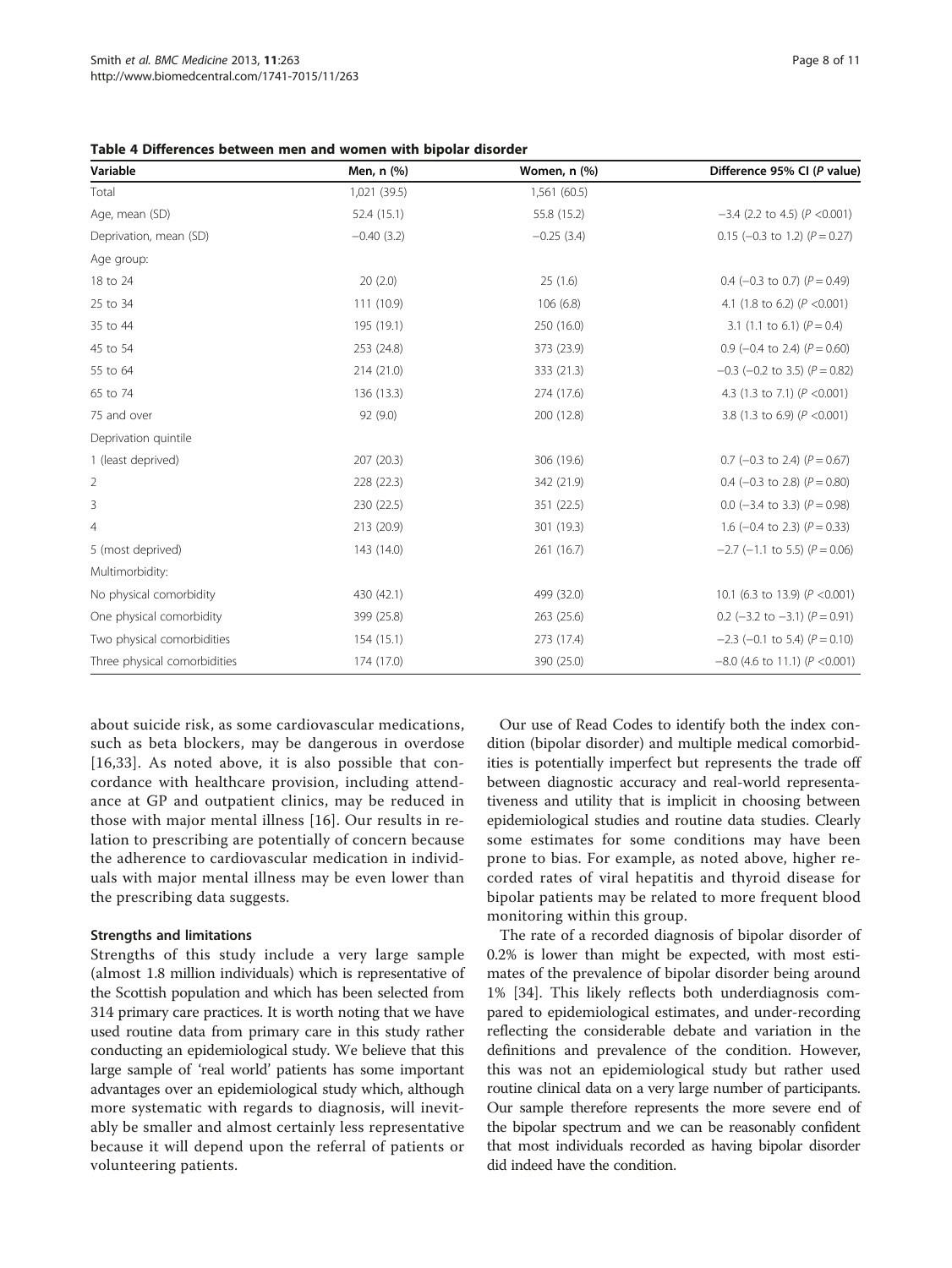<span id="page-8-0"></span>It is possible that some patients with bipolar disorder are known to secondary care services but are not recorded within primary care and that a small additional proportion may not be in contact with either primary or secondary care. Further, these are routine data from 314 primary care practices and there may be some variability of diagnostic coding for major mental illnesses across these practices.

|  |  | Table 5 Definitions of 32 physical health conditions assessed |  |
|--|--|---------------------------------------------------------------|--|

| Condition                                                                                                | Variable name                 | <b>Variable definition</b>                                                                                                                                                                                                          |
|----------------------------------------------------------------------------------------------------------|-------------------------------|-------------------------------------------------------------------------------------------------------------------------------------------------------------------------------------------------------------------------------------|
| Coronary heart disease                                                                                   | <b>CHD</b>                    | Read code ever recorded                                                                                                                                                                                                             |
| Chronic kidney disease                                                                                   | <b>CKD</b>                    | Read code ever recorded                                                                                                                                                                                                             |
| Asthma (active)                                                                                          | Asthma                        | Read code ever recorded AND any prescription in last year                                                                                                                                                                           |
| Atrial fibrillation                                                                                      | Atrial fibrillation           | Read code ever recorded                                                                                                                                                                                                             |
| Epilepsy                                                                                                 | Epilepsy                      | Read code ever recorded AND epilepsy prescription in last year                                                                                                                                                                      |
| New cancer in the last 5 years                                                                           | Cancer                        | Read code first recorded in last 5 years (Relevant Read Code recorded)                                                                                                                                                              |
| Thyrotoxicosis/thyroid disorders<br>(includes hypothyroidism)                                            | Thyroid Disorders             | Read code ever recorded (Relevant Read Code recorded)                                                                                                                                                                               |
| <b>Diabetes</b>                                                                                          | <b>Diabetes</b>               | Read code ever recorded                                                                                                                                                                                                             |
| Parkinson's disease                                                                                      | Parkinson's disease           | Read code ever recorded (Relevant Read Code recorded)                                                                                                                                                                               |
| Multiple sclerosis                                                                                       | Multiple sclerosis            | Read code ever recorded (Relevant Read Code recorded)                                                                                                                                                                               |
| Stroke or transient ischaemic attack                                                                     | Stroke or TIA                 | Read code ever recorded (Relevant Read Code recorded)                                                                                                                                                                               |
| Blindness and low vision                                                                                 | <b>Blindness</b>              | Read code ever recorded (Relevant Read Code recorded)                                                                                                                                                                               |
| Glaucoma                                                                                                 | Glaucoma                      | Read code ever recorded (Relevant Read Code recorded)                                                                                                                                                                               |
| Hearing loss                                                                                             | Hearing loss                  | Read code ever recorded (Relevant Read Code recorded)                                                                                                                                                                               |
| Hypertension                                                                                             | Hypertension                  | Read code ever recorded (Relevant Read Code recorded)                                                                                                                                                                               |
| Heart failure                                                                                            | Heart failure                 | Read code ever recorded                                                                                                                                                                                                             |
| Peripheral vascular diseases                                                                             | <b>PVD</b>                    | Read code ever recorded (Relevant Read Code recorded)                                                                                                                                                                               |
| Chronic sinusitis                                                                                        | Sinusitis                     | Read code ever recorded (Relevant Read Code recorded)                                                                                                                                                                               |
| Bronchitis, emphysema and other chronic obstructive<br>pulmonary diseases                                | COPD                          | Read code ever recorded (Relevant Read Code recorded)                                                                                                                                                                               |
| <b>Bronchiectasis</b>                                                                                    | <b>Bronchiectasis</b>         | Read code ever recorded (Relevant Read Code recorded)                                                                                                                                                                               |
| Crohn's disease and ulcerative colitis                                                                   | Inflammatory<br>bowel disease | Read code ever recorded (Relevant Read Code recorded)                                                                                                                                                                               |
| Diverticular disease of intestine                                                                        | Diverticular disease          | Read code ever recorded (Relevant Read Code recorded)                                                                                                                                                                               |
| Rheumatoid arthritis, other inflammatory polyarthropathies<br>and systematic connective tissue disorders | Inflammatory arthritis        | Read code ever recorded (Relevant Read Code recorded)                                                                                                                                                                               |
| Hyperplasia of prostate and prostate disorders                                                           | Prostate disease              | Read code ever recorded (Relevant Read Code recorded)                                                                                                                                                                               |
| Psoriasis or eczema                                                                                      | Psoriasis/eczema              | Read code ever recorded (M11% and M12%) AND $\geq$ 4 prescriptions<br>in last year (BNF 13.4, excluding hydrocortisone, and BNF 13.5)                                                                                               |
| Viral hepatitis                                                                                          | Viral hepatitis               | Read code ever recorded (Relevant Read Code recorded)                                                                                                                                                                               |
| Irritable bowel syndrome                                                                                 | Irritable bowel<br>syndrome   | Read code ever recorded (Relevant Read Code recorded) OR<br>≥4 antispasmodic prescription in last year (POM only, exclude<br>kolanticon, alverine citrate and peppermint oil)                                                       |
| Cirrhosis/chronic liver disease/alcoholic liver disease                                                  | Chronic liver disease         | Read code ever recorded (Relevant Read Code recorded)                                                                                                                                                                               |
| Migraine                                                                                                 | Migraine                      | $\geq$ 4 antimigraine prescriptions in last year (BNF 040704%,<br>POM only exclude migraleve)                                                                                                                                       |
| Dyspepsia                                                                                                | Dyspepsia                     | $\geq$ 4 prescriptions in last year BNF 0103% excluding antacids<br>AND not ≥4 NSAIDs OR ≥4 aspirin/clopidogrel                                                                                                                     |
| Constipation                                                                                             | Constipation                  | $\geq$ 4 prescriptions in last year, BNF 0106%                                                                                                                                                                                      |
| Pain                                                                                                     | Pain                          | $\geq$ 4 specified analgesic prescriptions in last year (opioids/ $>8$ mg<br>cocodamol/NSAIDs) OR ≥4 specified antiepileptics in the absence<br>of an epilepsy Read code in last year (gabapentin, pregabalin<br>and carbamazepine) |

BNF British National Formulary, NSAID non-steroidal anti-inflammatory drug, POM prescription-only medicine.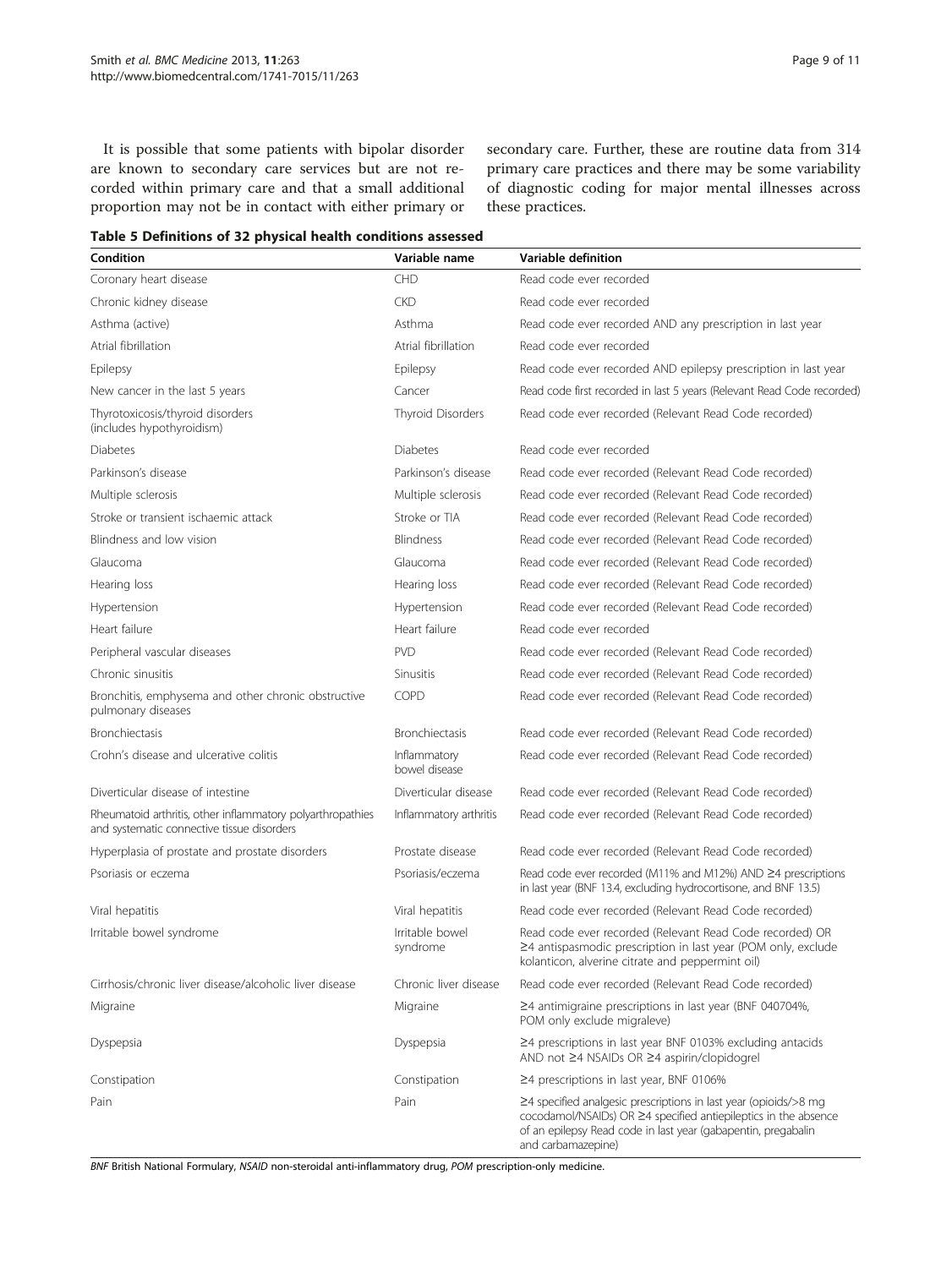<span id="page-9-0"></span>These data were cross-sectional, therefore no directionality or temporality can be attributed to the association between conditions, nor can any association confirm a causal relationship. It is possible that some of the comorbid medical conditions assessed may have predated or precipitated a diagnosis of bipolar disorder (and conversely that bipolar disorder was an antecedent for some of the medical conditions) but this is not something that can be adequately assessed using this cross-sectional dataset. All diagnoses were based on administrative data, and we did not have structured interviews to confirm their accuracy.

It should also be noted that an unknown (likely small) number of patients in our bipolar group had a read code of 'severe/psychotic depression'. The prevalence of severe/ psychotic depression in the general population is considerably lower than that of bipolar disorder and psychotic features are present in only a minority of cases of major depressive disorder [[35](#page-10-0)]. There are also reports that indicate that severe or psychotic depression may be an early manifestation of bipolar disorder [\[36](#page-10-0)]. Unfortunately, due to limitations in the way these data were extracted it was not possible to separate out patients with psychotic depression from the bipolar group, although we expect that the proportion of patients in this sample with psychotic depression would have been very low, given that 11 out of the 13 Read Codes were for bipolar disorder diagnoses.

# Conclusions

In the UK, the NHS provides a free at the point of access healthcare system. Individuals should, in principle, have equal access to physical and psychiatric healthcare. The fundamental question that our study raises is whether this equal access translates into equal treatment and care for those with bipolar disorder [\[17\]](#page-10-0).

Our results indicate that people with bipolar disorder have high rates of multiple comorbid physical health problems alongside underdiagnosis and/or under-recording of cardiovascular illnesses. Although rates of ever smoking were the same or similar in people with CHD and hypertension, people with these conditions and bipolar disorder were much more likely to be current smokers, which may indicate that health service smoking cessation services are insufficiently tailored to support this population. Furthermore, individuals with bipolar disorder with a recorded diagnosis of coronary heart disease or hypertension were less likely to be treated than those without mental illness and may be treated less intensively. This systematic under-recognition and undertreatment of cardiovascular disease may contribute to substantial premature mortality for individuals with a bipolar diagnosis in the UK.

It is well documented that physical and mental health problems interact to cause prolonged hospitalisation, treatment failure, poor quality of life and premature mortality [[25,37](#page-10-0),[38\]](#page-10-0). The current separation between specialist physical and mental health services, and between primary and secondary care services in the UK and other countries, makes the coordinated care of the physical health of patients with bipolar disorder difficult. Several recent reports have highlighted that more integrated services are needed but how best to achieve this is unclear [[39](#page-10-0)-[41](#page-10-0)]. A thorough and detailed longitudinal analysis of possible reasons for this health inequality, alongside a multidisciplinary focus on improving physical health investigation, diagnosis, treatment and monitoring for those with bipolar disorder is needed.

### Appendix I

Table [5](#page-8-0) contains details on how each of the 32 physical health conditions were defined from the primary healthcare records. In most cases these were based on Read codes and prescribing information.

### Competing interests

The authors declare that they have no competing interests.

### Authors' contributions

GMcL carried out the analyses. DM and DJS and drafted the initial manuscript and all other authors contributed to subsequent drafts. All authors read and approved the final manuscript.

### Acknowledgments

We thank the Chief Scientist Office of the Scottish Government Health Directorates (Applied Research Programme Grant ARPG/07/1); the Scottish School of Primary Care, which part-supported SWM's post and the development of the Applied Research Programme; and the Primary Care Clinical Informatics Unit at the University of Aberdeen, which provided the data. The views in this publication are not necessarily the views of the University of Aberdeen of University of Glasgow, their agents, or employees. We thank Katie Wilde and Fiona Chaloner of the University of Aberdeen, who performed the initial data extraction and management.

### Author details

<sup>1</sup>Institute of Health and Wellbeing, University of Glasgow, Gartnavel Royal Hospital, 1055 Great Western Road, Glasgow G12 0XH, UK. <sup>2</sup>Institute of Health and Wellbeing, University of Glasgow, 1 Horselethill Road, Glasgow G12 9LX, UK. <sup>3</sup>Quality, Safety and Informatics Research Group, University of Dundee, Mackenzie Building, Kirsty Semple Way, Dundee DD2 4BF, UK.

### Received: 15 May 2013 Accepted: 29 November 2013 Published: 23 December 2013

#### References

- 1. Osby U, Brandt L, Correia N, Ekbom A, Sparén P: Excess mortality in bipolar and unipolar disorder in Sweden. Arch Gen Psychiatry 2001, 58:844–850.
- 2. Astrup C, Fossum A, Holboe R: A follow-up of 270 patients with acute affective psychoses. Acta Psychiatr Scand Suppl 1959, 34:1-65
- 3. Bratfos O, Haug JO: The course of manic-depressive psychosis: a follow up investigation of 215 patients. Acta Psychiatr Scand 1968, 44:89–112.
- 4. Petterson U: Manic-depressive illness: a clinical, social and genetic study. Acta Psychiatr Scand Suppl 1977, 26:91–93.
- 5. Tsuang MT, Woolson RF, Fleming JA: Premature deaths in schizophrenia and affective disorders: an analysis of survival curves and variables affecting the shortened survival. Arch Gen Psychiatry 1980, 37:979-983.
- 6. Weeke A, Vaeth M: Excess mortality of bipolar and unipolar manic-depressive patients. J Affect Disord 1986, 11:227-234.
- 7. Vestergaard P, Aagaard J: Five-year mortality in lithium-treated manic-depressive patients. J Affect Disord 1991, 21:33–38.
- 8. Sharma R, Markar HR: Mortality in affective disorder. J Affect Disord 1994, 31:91–96.